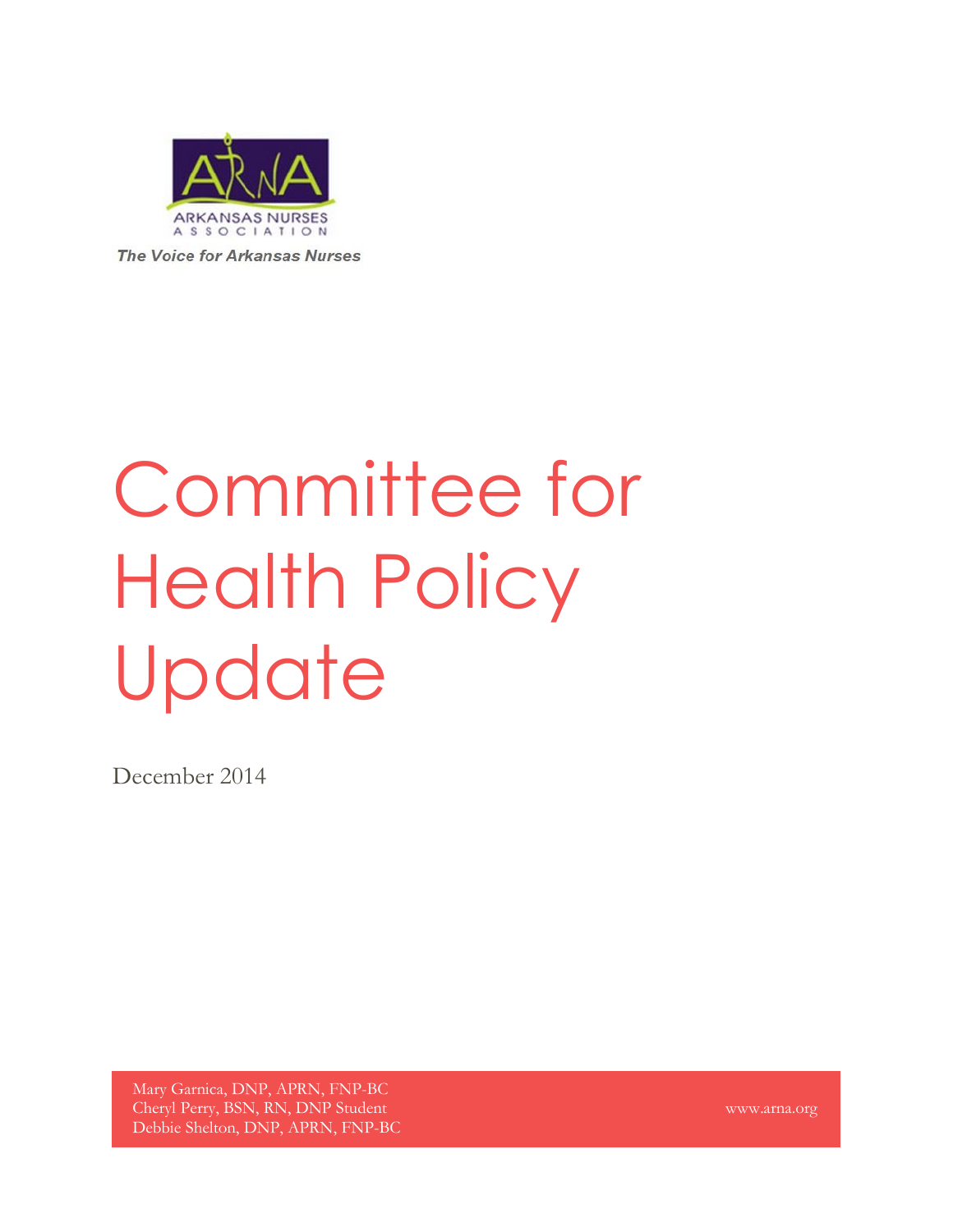## Interim Study 2013-199

Interim Study 2013-199, "The Role of the Advanced Practice Nurse" was presented before the Joint Public Health, Welfare, and Labor Committee of the Arkansas General Assembly on November 25, 2014. The study, requested by Representative Kim Hammer (R-Benton) was the result of HB 1190, which failed to pass out of the committee by a single vote in 2013. The bill would have authorized APRNs to be recognized as primary care providers in the state Medicaid program.

#### **ARNA Champion in the Legislature**

The Arkansas Nurses Association (ARNA) and all the nurses in our state are fortunate to have a consistent champion in the legislature, Rep. Kim Hammer (R-Benton). Rep. Hammer has supported patients/consumers and the nursing profession by standing firm for opportunities to educate legislators about who APRNs are, what we do, and how we can help ensure the people of Arkansas will have access to the care that they need, when they need it. Recently, when ARNAs Interim Study Proposal (ISP) presentation before the full Public Health, Welfare, and Labor Committee was nearly rescheduled to a sub-committee, Rep. Hammer ensured that our ISP presentation remained as it was originally scheduled before the full committee on November 25, 2014.

#### **ISP Presentation Preparation**

Preparation for "The Role of the Advanced Practice Registered Nurse in Arkansas" spanned several weeks this fall. Dr. Mary Garnica, Chair of the ARNA Health Policy Committee, organized six working groups to collaborate in an extensive literature search. The most relevant and timely publications were used to develop "talking points" around issues of major importance to APRNs in Arkansas. Sources included the Institute of Medicine's *Future of Nursing* Report, the National Governor's Association, and The National Conference of State Legislators. The working groups focused their efforts on six barriers to APRN practice in the state of Arkansas: the mandatory collaborative agreement; full authority for schedule II prescribing; Patient Centered Medical Home team leader; Primary Care Provider status for APRNs; Medicaid reimbursement and reimbursement parity; and APRN hospital privileges. Pipere Brittell of the Catlett Law Firm took the most relevant and essential points from the six areas and created an excellent power point presentation. We couldn't have done this without the hard work of all who helped us find articles and summarize them.

Members of the ISP working groups were:

- Elizabeth Aronson
- Yolanda Bone
- Kimberly J. Carney
- Katherine Darling
- **•** Traci Elliff
- Mary Garnica
- Linda McIntosh
- Cheryl Perry
- Pei Purdom
- Debbie Shelton
- Sharon Stevenson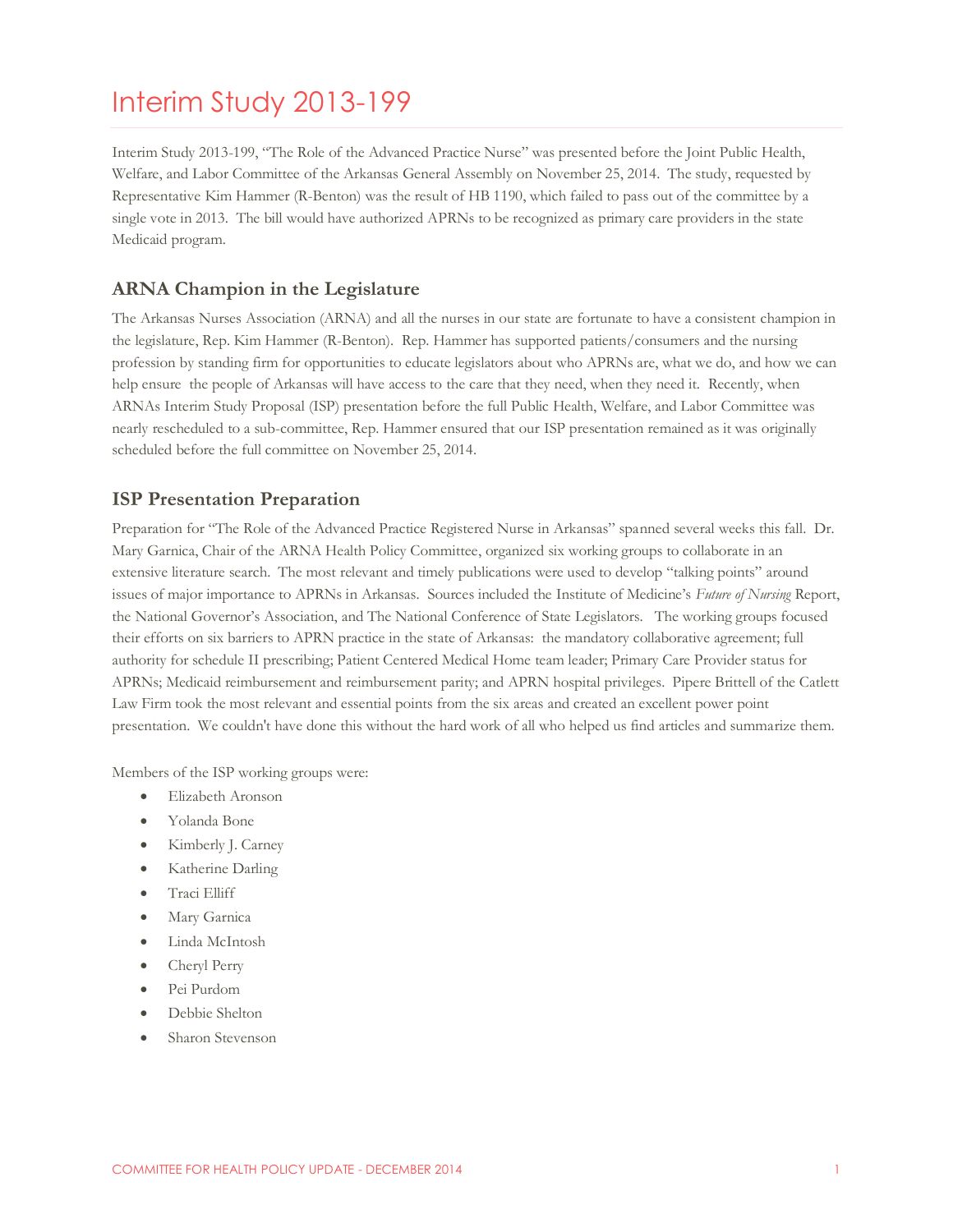#### **It's Always Something…**

Just as the best laid plans can go astray, so, too, the plan for the ISP presentation ran into its own difficulties. Several more ISPs were added onto the Joint Committee's agenda in the days just prior to the scheduled meeting. As a result, the Joint Public Health Committee Chair told every ISP group they had only 15 minutes to present--and that included time for questions and answers! It really rushed all the presentations. Even with that limitation, only two presentations had slides, and ARNAs was one. When it was discovered that the presentation would be rushed, ARNAs ISP slides were printed off and provided to each of the Joint Committee members as a handout.

#### **An Overview of Presentations of Interest to Nursing and Healthcare**

In the ISP presentation, ARNA was not specifically asking for anything that "cost," but rather for the committee to take a broader look at the APRN role in the healthcare arena as providers. Michael Carter, DNSc, DNP, Family & Geriatric Nurse Practitioner, and Julie Thibodaux, APRN, Certified Pediatric Nurse Practitioner, both did an amazing job reporting the facts supporting the ISP, which was well written and professionally presented.

Several other ISPs were presented before the Committee, and they are all noteworthy to nursing and healthcare:

- Two presentations on anesthesia
	- o Representative Stephen Magie (R- Conway) presented a proposal to create the role of the anesthesia assistant in Arkansas. This role would work under direct supervision of the anesthesiologist so physicians are in support of it. The presentation tried to make it seem that the anesthesia assistant is as qualified as the CRNA. So, it is clear the CRNAs will have some educating to do about their level of education and scope of practice. The anesthesia assistant would require the development of certification and licensure for such a provider.
	- o The CRNA presentation was brief; they want to pass a bill to opt out of mandated collaborative agreement. At the Committee meeting, their bill was presented by former Sen. Pritchard. Many questions were asked by Committee members on the differences in collaborative practice and direct supervision to which there were no clear answers given by former Senator Bill Pritchard. Reimbursement for services provided by the CRNA versus the anesthesiologist was also discussed in relation to how and who is reimbursed.
- The community paramedic is being advocated as a role to fill in gaps especially in rural communities where the local hospitals are facing fines for early readmission and high costs of providing care for people who are still without insurance and come to the ER for routine care, and even social service issues. This bill will face opposition from the Committee as the community paramedic will be a new provider to an already taxed healthcare system. Reimbursement for services would have to be addressed and proven to be cost-effective.
- The surgical assistant role was presented, and it was the only other presentation where slides were used. They were making the case for licensure of this new role in Arkansas. There were many surgical technician students from various programs throughout the state present in support of state licensure for their profession.
- Representative Magie also presented on a proposed bill to make hydrocodone combination prescriptions allowable for PAs and APRNs in Arkansas. This came as a result of the recent "up-scheduling" of these drugs to Schedule II, making them currently unavailable to APRNs and PAs to prescribe. In many ways, Rep. Magie, who is a physician, actually used some of our "talking" points—in particular to say that APRNs have prescribed those since 1996, so it's not an increase in scope of practice. However, there is no intent to include anything *other than* hydrocodone combinations—so would not include stimulants or other schedule II pain medications. This proposed change would be part of a collaborative practice agreement that the APRN or PA must have with a physician. Rep. Magie commented that he did not want APRNs to have the right to prescribe all Schedule II medications. More discussion with legislators will be needed to make the case as to why APRNs need the authority to prescribe the full Schedule II. The Winter 2015 issue of *Arkansas Nursing News* will have an article on this topic.